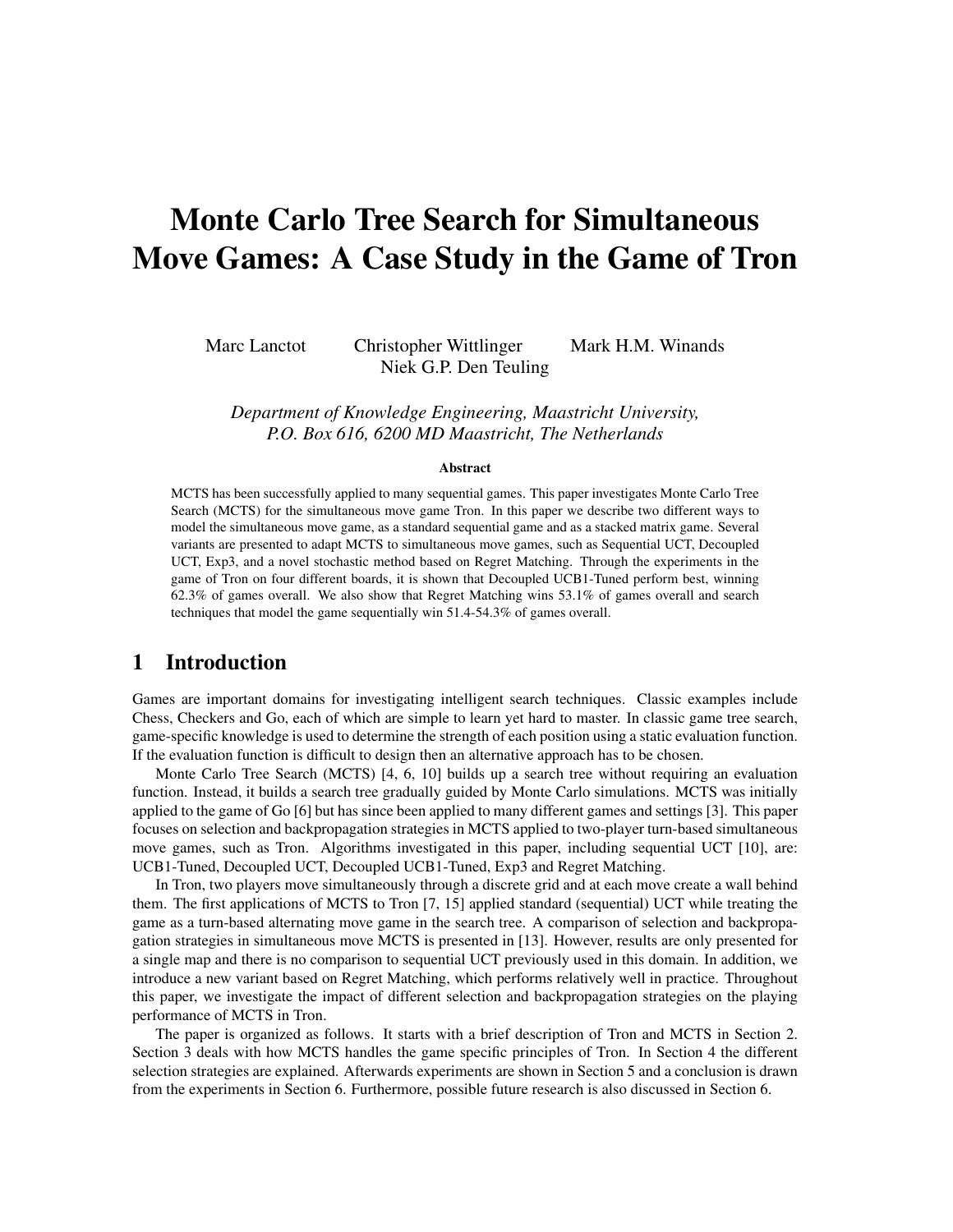

Figure 1: (Left) A game in Tron; 41 moves are already played. Player 1 started in the top left corner and Player 2 started in the bottom right corner. (Right) The four phases of the Monte Carlo Tree Search.

# 2 Monte Carlo Tree Search

Monte Carlo Tree Search (MCTS) [6, 10] is a technique used for decision-making in turn-based, sequential games. To make a decision, MCTS makes use of simulations combined with an incrementally-built search tree. In the search tree, each node represents a state in the game. To evaluate a state, a game is simulated in self-play from the current (root) state of the game until the game is finished. The first part of each simulation will encounter states that are part of the search tree. Which states are encountered in this first part depends on the moves selected during the simulation (the so-called *selection strategy*). When a state is not in the tree, a *play-out policy* chooses successor states until the end of the game. MCTS then *expands* the tree by adding the first state it encountered along its play-out. The result of the simulation is then *backpropagated* to every node visited in the simulation up to the root where node statistics are updated accordingly. The right part of Figure 1 illustrates the four different phases of a simulation [5].

## 2.1 Simultaneous Move MCTS

Standard MCTS applies to sequential turned-based games. However, in some games moves are chosen simultaneously. There are two models to handle the simultaneous moves that occur in Tron.

The first model, used to implement Sequential UCT, ignores the presence of simultaneous moves and treats the game as a sequential turn-based game inside the search tree. We call this the *sequential tree model*. In practice, this worked well in Tron [7, 15], except it clearly favours one player which is especially problematic when players are close to each other. In this model, the game is sequential inside the search tree, until a leaf node is reached. The play-outs are then simulated as a simultaneous game [7]. In this paper, the player running the search always moves first.

The second model, used to implement simultaneous move MCTS, stores a matrix at each node. We call this the *stacked matrix model*. Each cell of the matrix corresponds to a joint move, i.e., a move chosen by both players simultaneously, and a corresponding child node (successor state). This is a more accurate representation of the underlying game since players are not able to influence their current decision after having seen the other player's current move choice. This is the model used in [11] and [13].

# 3 Tron & MCTS

Tron originates from the 1982 movie with the same name. It is a two-player game (see left part of Figure 1) played on discrete grids possibly obstructed by walls. In addition, the maps are mostly symmetric so that none of the players have an advantage. Unlike sequential turn-taking games where payers play consecutively,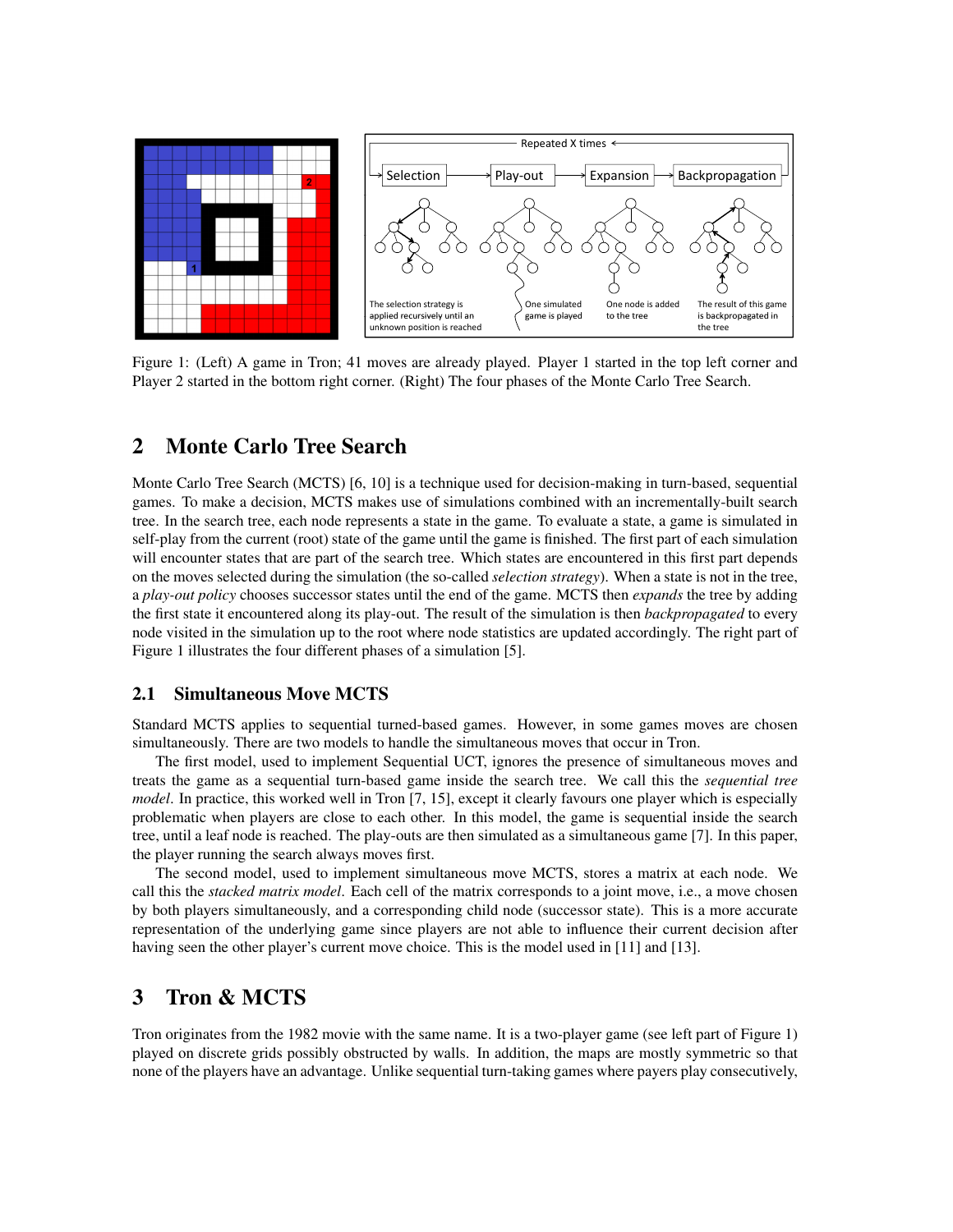at each step in Tron both players move simultaneously. The game is won if the opponent crashes into a wall or moves off the board. If both players crash at the same turn into a wall, the game ends in a draw.

Tron is played in a grid-like environment and often the two players become separated from each other. When this happens, each agent is essentially playing their own single-player game and the goal of the game becomes to outlast the opponent. Therefore the play-out can be prematurely terminated by counting the number of squares captured by each player and then assigning a win to whoever has claimed the most space. The problem is that some positions might not offer a way back and therefore become suicide moves. For that reason a greedy wall-following algorithm can be used, which tries to fill out the remaining space. When both players have filled their space, the moves which were made are counted and the player with the higher move count wins. This approach was proposed by Den Teuling [7].

Also, when players are separated, there is no need to let a play-out decide which player would win. Instead, it can be predicted by the Predictive Expansion Strategy (PES) [7]. PES is used to avoid play-outs when they are not necessary. Each time the non-root player tries to expand a node, the PES checks whether the two players are separated from each other. If this is the case, space estimation is used to predict which player would win. Finally, the expanded node becomes a leaf node and no more play-outs have to be done when reaching this node again.

# 4 Selection and Backpropagation Strategies

In the following subsections, different selection and update strategies for MCTS are introduced including deterministic strategies such as Sequential UCT and UCB1-Tuned, Decoupled UCT and Decoupled UCB1- Tuned, as well as stochastic strategies, which include Exp3 and Regret Matching.

## 4.1 Sequential UCT

The most common selection strategy is the Upper Confidence Bounds for Trees (UCT) [10]. The UCT strategy uses the Upper Confidence Bound (UCB1 [12]) algorithm. After each child has been at least selected once, UCB1 is used to select a child. This algorithm maintains a good balance between exploration and exploitation. UCB1 selects a child node k from a set of nodes K, from parent node j by using Equation 1:

$$
k = \underset{i \in K}{\operatorname{argmax}} \left\{ \bar{X}_i + C \sqrt{\frac{\ln(n_j)}{n_i}} \right\},\tag{1}
$$

where  $n_i$  is the number of visits of child node i and  $\bar{X}_i$  is the sample mean of the rewards of child node i. The parameter C is usually tuned to increase performance. Sequential UCT was first applied to Tron in [15].

An enhancement to the UCT selection strategy can be made by replacing the parameter  $C$  by an upper bound of the variance of the rewards [13]. This is either  $\frac{1}{4}$ , which is an upper bound of the variance of a *Bernoulli* random variable, or an upper confidence bound computed using Equation 2 which have the parameters the parent node j and some child node i. This variant is referred to as UCB1-Tuned [12]. Then, a child node  $k$  is selected from parent node  $j$ :

$$
k = \underset{i \in K}{\text{argmax}} \left\{ \bar{X}_i + \sqrt{\frac{\min(\frac{1}{4}, \text{Var}_{UCB1}(j, i)) \ln(n_j)}{n_i}} \right\}, \quad \text{Var}_{UCB1}(j, i) = \bar{s}_k^2 + \sqrt{\frac{2\ln(n_j)}{n_i}}, \quad (2)
$$

where  $\bar{s}_k^2$  is the sample variance of the observed rewards for child node k.

#### 4.2 Decoupled UCT

Unlike standard sequential UCT and UCB1-Tuned used in the sequential tree model, Decoupled UCT (DUCT) applies UCB1 selection in the stacked matrix model for each player separately. In DUCT, a node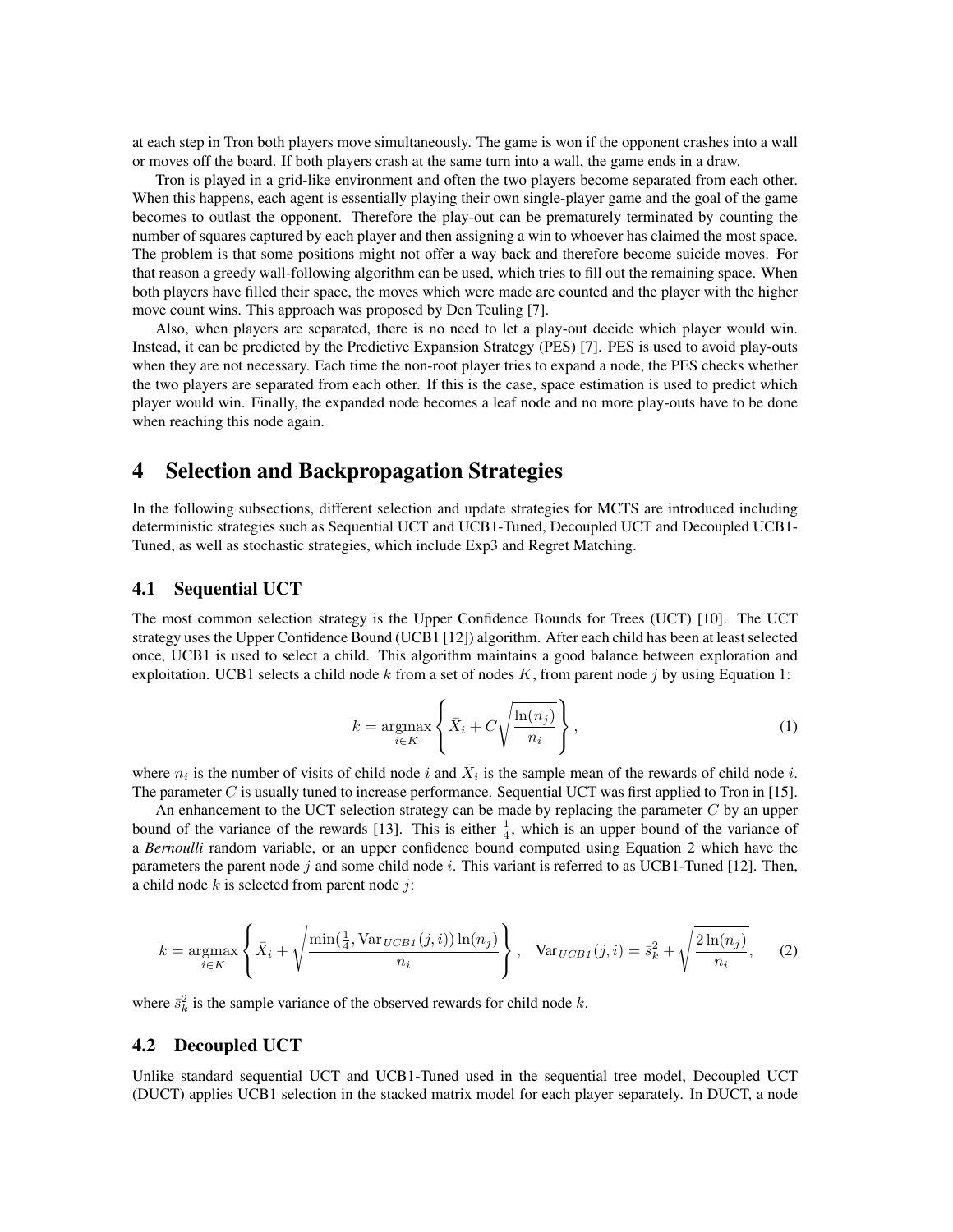

Figure 2: (Left) The sequential tree model. Each node represents the child node of the corresponding move. The first level represents Player 1 moves (L, U, and R) and the second level represents Player 2 moves (l, u, r). (Right) The stacked matrix model. Each joint move leads to a child node from a combination of moves for Player 1 and Player 2 (only 7 of the 9 joint moves are shown).

stores both moves, the one from Player 1 and from Player 2. Two moves are selected, one for each player, using separate instances of UCB, each independent of the other player's choice. To better illustrate the difference between these two concepts, see Figure 2. In the left figure, the sequential tree model is shown. In the right figure, each node contains two moves, one belonging to Player 1 and one to Player 2. These combinations are called *joint moves*. Because each level in the search tree represents now one step in the game, the branching factor is nine instead of three.

When selecting a child node, DUCT applies the default UCB1 algorithm which was described in Equation 1 with the statistics from each player's perspective independently. After a move is selected for Player 1, the selection process is repeated for Player 2 (without knowledge of the choice made by Player 1) using the statistics from Player 2's perspective. These two moves are combined to form a joint move. The final move to be played, after many simulations, can be selected in two different ways. The first, DUCT(max), selects the move with the most visits. DUCT(mix) normalizes the visit counts and samples a move according to this distribution, i.e., using a mixed strategy [11]. DUCT(max) was first used in general game-playing programs [8]. DUCT(mix) was first proposed by [16] and was also applied in a small Poker game [14].

Just as an enhancement can be made by replacing the parameter  $C$  by an upper bound of the variance of the rewards in UCT, it can also be made to DUCT. Each time a node is selected and a joint move is chosen, Equation 2 is used. We refer to this variant as Decoupled UCB1-Tuned (DUCB1T).

## 4.3 Exp3

To this point, except for the final move selection in DUCT(mix), policies for selecting moves have been deterministic. Exp3 [1] belongs to the group of stochastic selection strategies, which means that there is a random factor involved and instead moves are sampled according to some probability distribution. Exp3, as DUCT, always uses the stacked matrix model and hence selects a joint move. Exp3 stores a list of estimated sums of rewards  $\hat{X}_{a_k^p}$ , where  $a_k^p$  refers to player p's move k. From the list of payoffs, a policy P is created. The probability of choosing move  $a_k^p$  of policy P is shown in Equation 3,

$$
P_{a_k^p} = \frac{e^{\eta \omega(a_k^p)}}{\sum\limits_{i \in K_p} e^{\eta \omega(a_i^p)}}, \qquad \hat{X}_{a_k^p} = \hat{X}_{a_k^p} + \frac{r_{a_{k_1}, a_{k_2}}^p}{\sigma_{a_k^p}},
$$
\n(3)

where  $K_p$  is the set of moves from player p,  $\omega$  can be scaled by some constant  $\eta$ ,  $r^p_{a_{k_1},a_{k_2}}$  is the reward of the play-out when Player 1 player chose move  $k_1$  and Player 2 chose move  $k_2$  and is give in respect to player p. As in [11], we set  $\eta = \gamma / |K_p|$ . In standard Exp3,  $\omega(a_k^p) = \hat{X}_{a_k^p}$ , but in practice we use  $\omega(a_k^p) = \hat{X}_{a_k^p} - \text{argmax}_{i \in K_p} \hat{X}_{a_i^p}$  since it is equivalent and more numerically stable [11]. The move selected is then sampled from the mixed strategy where move  $a_k^p$  is selected with probability  $\sigma_{a_k^p} = (1-\gamma)P_{a_k^p} + \frac{\gamma}{|K_p|}$ .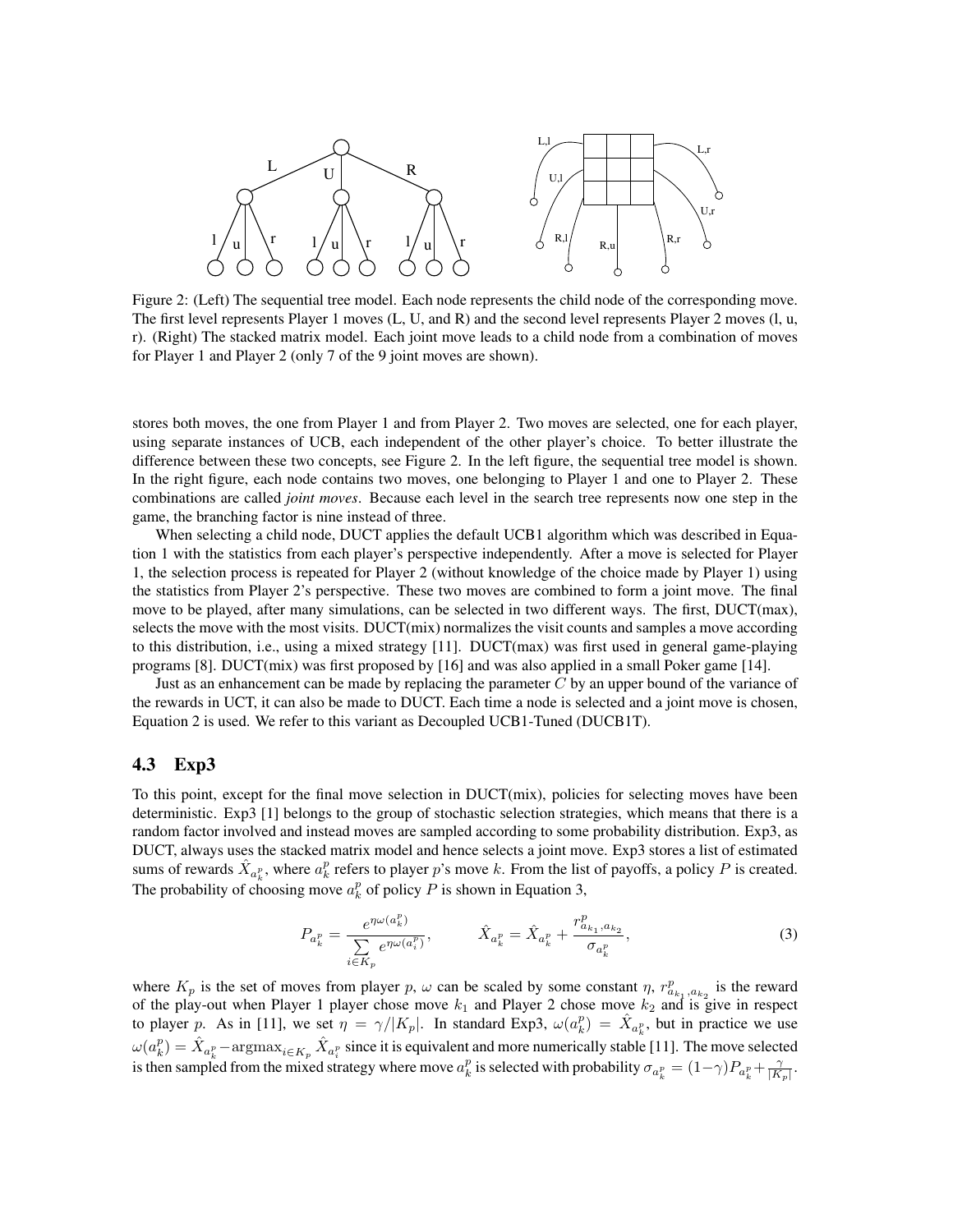

Figure 3: Left: Different boards are used for the experiments in the round-robin tournament. Right: A situation whose optimal strategies require mixing with probability distribution (0.5, 0.5).

Parameter  $\gamma$  can be optimized by tuning it. The update of  $\hat{X}_p(a_n)$  after selecting a joint move  $(a_1, a_2)$ , by using the probability  $\sigma_i(a_j)$ , which returned some simulation result of a play-out  $r^p_{a_{k_1},a_{k_2}}$  is given in Equation 3. As in DUCT(mix), the final move is sampled from the normalized visit count distribution.

## 4.4 Regret Matching

Regret Matching (RM) [9], as Exp3 and DUCT, always selects a joint move. Opposed to the other strategies, Regret Matching stores a matrix M with the estimated mean of the rewards (See Equation 4, where  $\bar{X}_{m,n}$  is the mean of the rewards for Player 1 when the joint move  $(a_1 = m, a_2 = n)$  was selected):

$$
M = \begin{bmatrix} \bar{X}_{1,1} & \bar{X}_{2,1} & \bar{X}_{3,1} \\ \bar{X}_{1,2} & \bar{X}_{2,2} & \bar{X}_{3,2} \\ \bar{X}_{1,3} & \bar{X}_{2,3} & \bar{X}_{3,3} \end{bmatrix}
$$
 for all  $a_i^1 \in K_1, R_{a_i^1} \leftarrow R_{a_i^1} + (reward_{i,n}^1 - r_{a_m,a_n}^1) \quad (4)$ 

Additional to matrix  $M$ , two lists are stored which keep track of the cumulative regret for not taking move  $a_k^p$ , denoted  $R_{a_k^p}$ . The regret is a value, which indicates how much the player regrets not having played this move. A policy P is then constructed created by normalizing over the positive cumulative regrets (e.g., if the regrets are  $R_{a_1^1} = 8.0$ ,  $R_{a_2^1} = 5.0$  and  $R_{a_3^1} = -4.0$ , then the policy is the probability distribution  $(\frac{8}{13}, \frac{5}{13}, 0)$ . As in Exp3, the selected move is sampled from  $\sigma_{a_k^p} = (1 - \gamma)P_{a_k^p} + \frac{\gamma}{|K_p|}$ , where the variable  $\gamma$  can be tuned to increase performance as in Exp3.

Initially, all values in matrix  $M$  and all values in the regret lists are set to zero. After the play-out is finished and the result  $(r_{a_m,a_n}^p)$  for player p gets backpropagated, the cumulative reward values for each cell are updated using  $X_{m,n} = X_{m,n} + r_{a_m^1, a_n^2}^p$  and the regret values are updated using the right side of Equation 4, where  $reward_{m',n'}^p = r_{a_m,a_n}^p$  if  $(m',n') = (m,n)$  or  $\bar{X}_{m,n}$  otherwise. The final move is selected using the average of all the mixed strategies used over all simulations as described in [11].

## 5 Experiments

In this section the MCTS variants are evaluated. In order to make it a fair comparison between the two search tree models using a common implementation, each agent is allowed to simulate a fixed number of simulations (100,000) which took roughly one second on an AMD Opteron 6174 running at 2.2 Ghz.

The experiments are run on four different boards, three with obstacles (see Figure 3 (a), (b), and (c)) and an empty board (d), all with dimensions of  $13 \times 13$ . On each board 500 games are played per player matchup, with sides swapped halfway. The play-out strategy, which is used in all experiments, is the random strategy with play-out cut-offs enhancement mentioned in Section 3. However, to avoid slowing down playouts too much, they are only applied every 10 steps. The predictive expansion strategy is also used.

Before running performance experiments, some parameters (C in UCT,  $\gamma$  in Exp3 and Regret Matching) are tuned. As reference constants, values are used which were taken from different sources [7, 13]. Parameters C and  $\gamma \in [0, 1]$  were tuned manually by playing several games against other variants. The tuned values can be seen in Table 4.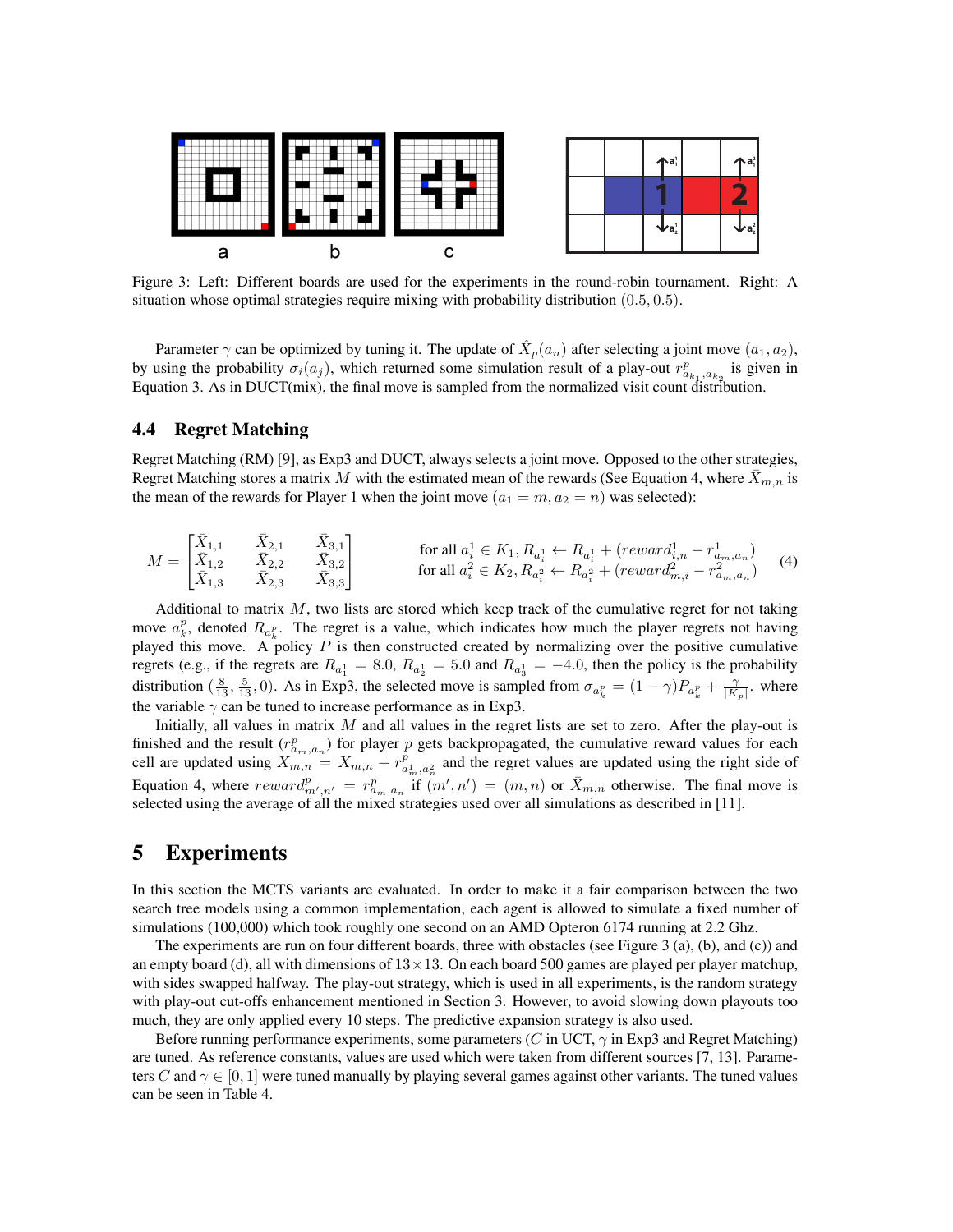| Board a                              | <b>UCT</b> | UCB1T          | DUCT(max)      | DUCT(mix)      | DUCB1T(max)       | DUCB1T(mix) | Exp3              | RM       |
|--------------------------------------|------------|----------------|----------------|----------------|-------------------|-------------|-------------------|----------|
| $\overline{UCT}$                     |            | 44%            | 51%            | 58%            | 40%               | 45%         | 53%               | 41%      |
| <b>UCB1T</b>                         | 56%        |                | 67%            | 68%            | 48%               | 55%         | 60%               | 51%      |
| DUCT(max)                            | 49%        | 33%            |                | 53%            | 28%               | 32%         | 73%               | 35%      |
| DUCT(mix)                            | 42%        | 32%            | 47%            |                | 28%               | 33%         | 58%               | 35%      |
| DUCB1T(max)                          | 60%        | 52%            | 72%            | 72%            | ÷.                | 59%         | 78%               | 63%      |
| DUCB1T(mix)                          | 55%        | 45%            | 68%            | 67%            | 41%               | $\sim$      | 67%               | 48%      |
| Exp3                                 | 47%        | 40%            | 27%            | 42%            | $\overline{22\%}$ | 33%         | ä,                | 33%      |
| $\overline{RM}$                      | 59%        | 49%            | 65%            | 65%            | 37%               | 52%         | 67%               | $\omega$ |
| Board b                              | <b>UCT</b> | <b>UCB1T</b>   | DUCT(max)      | DUCT(mix)      | DUCB1T(max)       | DUCB1T(mix) | Exp3              | RM       |
| $\overline{UCT}$                     |            | 50%            | 51%            | 57%            | 49%               | 51%         | 72%               | 50%      |
| <b>UCB1T</b>                         | 50%        |                | 53%            | 65%            | 50%               | 52%         | 70%               | 56%      |
| $\overline{DUCT}$ (max)              | 49%        | 47%            | ÷,             | 63%            | 41%               | 46%         | 79%               | 52%      |
| DUCT(mix)                            | 43%        | 35%            | 37%            | $\blacksquare$ | 24%               | 32%         | $\overline{70\%}$ | 38%      |
| DUCB1T(max)                          | 51%        | 50%            | 59%            | 76%            | ÷,                | 55%         | 83%               | 62%      |
| DUCB1T(mix)                          | 49%        | 48%            | 54%            | 68%            | 45%               |             | 80%               | 54%      |
| Exp3                                 | 28%        | 30%            | 21%            | 30%            | 17%               | 20%         |                   | 23%      |
| $\overline{RM}$                      | 50%        | 44%            | 48%            | 62%            | 38%               | 46%         | 77%               |          |
|                                      |            |                |                |                |                   |             |                   |          |
| Board c                              | <b>UCT</b> | <b>UCB1T</b>   | DUCT(max)      | DUCT(mix)      | DUCB1T(max)       | DUCB1T(mix) | Exp3              | RM       |
| <b>UCT</b>                           |            | 64%            | 57%            | 56%            | 46%               | 54%         | 56%               | 50%      |
| UCB1T                                | 36%        | $\blacksquare$ | 44%            | 60%            | 42%               | 47%         | 62%               | 52%      |
| DUCT(max)                            | 43%        | 56%            | $\blacksquare$ | 55%            | 42%               | 49%         | 57%               | 41%      |
| DUCT(mix)                            | 44%        | 40%            | 45%            | $\blacksquare$ | 28%               | 36%         | 57%               | 49%      |
| $\overline{\text{DUCB1T(max)}}$      | 54%        | 58%            | 58%            | 72%            | ÷,                | 60%         | 75%               | 61%      |
| DUCB1T(mix)                          | 46%        | 53%            | 51%            | 64%            | 40%               |             | 64%               | 55%      |
| Exp3                                 | 44%        | 38%            | 43%            | 43%            | 25%               | 36%         |                   | 36%      |
| $\overline{RM}$                      | 50%        | 48%            | 59%            | 51%            | 39%               | 45%         | 64%               |          |
| Board d                              | UCT        | <b>UCB1T</b>   | DUCT(max)      | DUCT(mix)      | DUCB1T(max)       | DUCB1T(mix) | Exp3              | RM       |
| $\overline{UCT}$                     |            | 46%            | 47%            | 57%            | 44%               | 48%         | 52%               | 48%      |
| $\overline{UCB1T}$                   | 54%        |                | 51%            | 60%            | 50%               | 52%         | 57%               | 53%      |
| $\overline{\text{DUCT}(\text{max})}$ | 53%        | 49%            |                | 64%            | 35%               | 45%         | 58%               | 48%      |
| $\overline{\text{DUCT}(\text{mix})}$ | 43%        | 40%            | 36%            |                | 29%               | 35%         | 39%               | 30%      |
| DUCB1T(max)                          | 56%        | 50%            | 65%            | 71%            | ÷.                | 55%         | 65%               | 56%      |
| DUCB1T(mix)                          | 52%        | 48%            | 55%            | 65%            | 45%               |             | 56%               | 50%      |
| Exp3<br>RM                           | 48%<br>52% | 43%<br>47%     | 42%<br>52%     | 61%<br>70%     | 35%<br>44%        | 44%<br>50%  | ÷.<br>58%         | 42%      |

Table 1: Results of the different variants playing on boards a, b, c and d. Percentages refer to the win rate of the row player.

| Total       | <b>UCT</b> | UCB1T | DUCT(max) | DUCT(mix)                | DUCB1T(max) | DUCB1T(mix) | Exp3 | RM  |
|-------------|------------|-------|-----------|--------------------------|-------------|-------------|------|-----|
| <b>UCT</b>  |            | 50%   | 51%       | 55%                      | 46%         | 49%         | 57%  | 48% |
| UCB1T       | 50%        | -     | 53%       | 61%                      | 48%         | 51%         | 60%  | 52% |
| DUCT(max)   | 49%        | 47%   | ۰         | 58%                      | 39%         | 45%         | 63%  | 45% |
| DUCT(mix)   | 45%        | 39%   | 42%       | $\overline{\phantom{a}}$ | 31%         | 36%         | 55%  | 40% |
| DUCB1T(max) | 54%        | 52%   | 61%       | 69%                      |             | 56%         | 70%  | 59% |
| DUCB1T(mix) | 51%        | 49%   | 55%       | 64%                      | 44%         |             | 64%  | 51% |
| Exp3        | 43%        | 40%   | 37%       | 45%                      | 30%         | 36%         |      | 34% |
| RM          | 52%        | 48%   | 55%       | 60%                      | 41%         | 49%         | 66%  | ۰   |

Table 2: Overall results of the different variants playing against each other over all boards. Percentages refer to the win rate of the row player.

| Variant     | a   |     | Ċ   |     | Total              |
|-------------|-----|-----|-----|-----|--------------------|
| DUCB1T(max) | 65% | 62% | 62% | 59% | $62.32 + 0.56\%$   |
| DUCB1T(mix) | 56% | 57% | 53% | 53% | $54.82 \pm 0.61\%$ |
| UCB1T       | 58% | 57% | 49% | 54% | $54.32 \pm 0.55\%$ |
| RM          | 56% | 52% | 51% | 53% | $53.13 + 0.62\%$   |
| HCT         | 47% | 54% | 55% | 49% | $51.39 \pm 0.55\%$ |
| DUCT(max)   | 43% | 54% | 49% | 50% | $49.05 \pm 0.61\%$ |
| DUCT(mix)   | 39% | 40% | 43% | 36% | $39.51 \pm 0.64\%$ |
| Exp3        | 35% | 24% | 38% | 45% | $35.47 + 0.61\%$   |

| Parameter                  | Reference $constant(s)$  | Tuned value |  |  |
|----------------------------|--------------------------|-------------|--|--|
|                            | 10 and 3.52 from [7, 13] | 1.5         |  |  |
| $\gamma$ (Exp3)            | $0.36$ [13]              | 0.3         |  |  |
| $\gamma$ (Regret Matching) | $0.025$ [11]             |             |  |  |

Table 3: Results of the different variants played against each other;  $\pm$  refers to 95% confidence intervals.

Table 4: Tuned parameter values.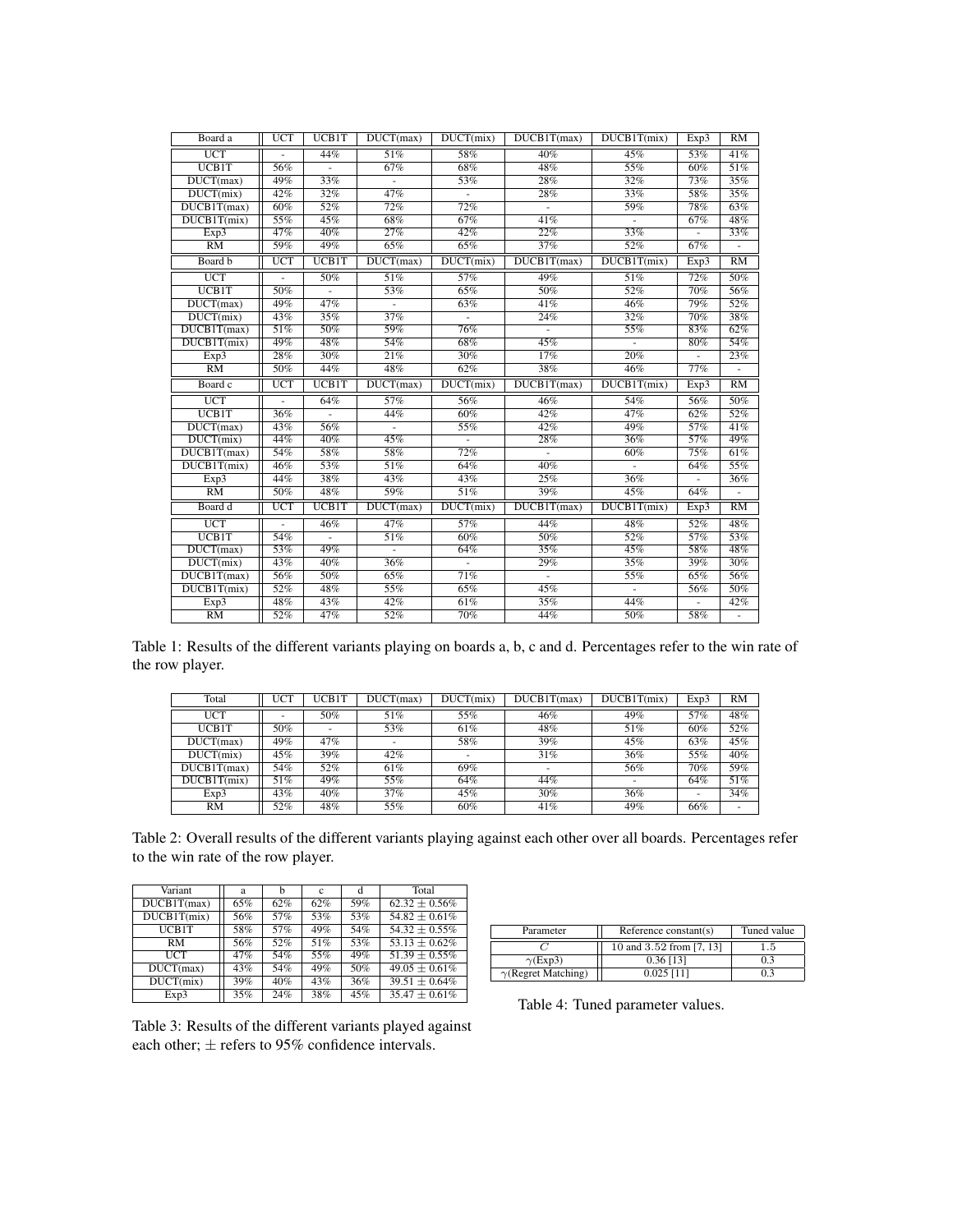| $6\times 6$ Board | JCT | UCB1T | DUCT(max) | DUCT(mix) | DUCB1T(max) | DUCB1T(mix) | Exp3 | RM  | Total            |
|-------------------|-----|-------|-----------|-----------|-------------|-------------|------|-----|------------------|
| UCT               |     | 43%   | 50%       | 49%       | 50%         | 48%         | 50%  | 49% | $48.3 \pm 0.4\%$ |
| UCB1T             | 57% |       | 50%       | 51%       | 50%         | 50%         | 51%  | 50% | $51.2 \pm 0.4\%$ |
| DUCT(max)         | 50% | 50%   |           | 54%       | 50%         | 52%         | 51%  | 50% | $51.0 \pm 0.2\%$ |
| DUCT(mix)         | 51% | 49%   | 46%       |           | 46%         | 47%         | 49%  | 48% | $47.9 \pm 0.5\%$ |
| DUCB1T(max)       | 50% | 50%   | 50%       | 54%       |             | 51%         | 51%  | 50% | $51.0 \pm 0.2\%$ |
| DUCB1T(mix)       | 52% | 50%   | 48%       | 53%       | 49%         |             | 51%  | 49% | $50.5 \pm 0.3\%$ |
| Exp3              | 50% | 49%   | 49%       | 51%       | 49%         | 49%         |      | 38% | $48.0 \pm 0.4\%$ |
| RM                | 51% | 50%   | 50%       | 52%       | 50%         | 51%         | 62%  | ۰   | $52.2 \pm 0.4\%$ |

Table 5: Results of the different variants playing against each other on a  $6 \times 6$  board. Percentages refer to the win rate of the row player, and  $\pm$  refers to 95% confidence intervals.

## 5.1 Round-Robin Tournaments

In this subsection, the performance of several players using different selection and backpropagation strategies are compared. This is done by playing matchups (of 500 games) of each player type against every other player type. Table 1 presents the results of the games on all four maps and Table 2 presents the average performance of all players. Table 3 presents the average performance of each agent over boards a-d.

From this, we see that the UCB1-Tuned variants perform best overall, with the decoupled version winning significantly (at least 7.5 percentage points) more often than its next three competitors. Given that the top three players use UCB1-Tuned, including DUCB1T(mix), it appears that a better way of performing exploration has a bigger impact on performance than the choice of the game model (sequential versus stacked matrix). The relative rank of DUCB1T(max), DUCT(max), and Exp3 presented here on board (d) are consistent with previous results on the open map [13]. Sequential UCT performed relatively well, winning 51.4-54.3% overall despite using a sequential model of the game. This could be because Sequential UCT learns to play safely since it chooses the move that leads to a situation where the advantage of the opponent's best counter-move is minimized. In fact, in the classic minimax setting the value computed in this model is a lower bound of the true optimal value [2].

As in Goofspiel [11], Regret Matching outperforms Exp3, DUCT(max), and DUCT(mix). However unlike previous results in Goofspiel, Exp3 does not outperform DUCT(max), possibly because mistakes caused by uncertainty in the final move selection are easy to recognize and exploit in Tron. Also, results of the algorithms vary from board to board, which is consistent with previous experiments in Tron [7]. Board (b), for instance, can lead to many situations where a mistake made is particular difficult to recover from. In this situation, the deterministic strategies tend to perform better since they avoid mistakes.

The round-robin tournament was repeated on a smaller  $(6 \times 6)$  board. From the tournament on the smaller  $6 \times 6$  board, Table 5, the relative performance differences are less extreme, possibly because each one is acting closer to optimally and there is less opportunity to make mistakes. The deterministic strategies decrease and the performance of the stochastic strategies increase, with Regret Matching performing best in the small board, possibly because the stochastic strategies are finding more situations where mixing is important. For example, in Figure 3 (right) both players have two possible moves. If both players choose  $a_1^p$ ("Up"), Player 1 wins and if both players choose  $a_2^p$  ("Down"), Player 1 also wins. The optimal strategy for both players is to play with a mixed strategy, where each move is chosen with probability 0.5.

## 6 Conclusion and Future Research

In this paper, several selection and backpropagation strategies were introduced for MCTS in Tron. The performance of these variants was studied for four different boards. Overall, the UCB1-Tuned variants perform best. Furthermore deterministic strategies appear to perform generally better than the stochastic strategies in Tron. Experiments also suggest that board layout can influence performance.

For future research, we aim to do more experiments with different boards. A hybrid selection strategy could be tested which uses a deterministic strategy if both players are far away from each other and a stochastic one as soon as both players come fairly close to each other. Also, one could try purifying the final move distributions by setting the low-probability actions to 0 and renormalizing the remaining probabilities.